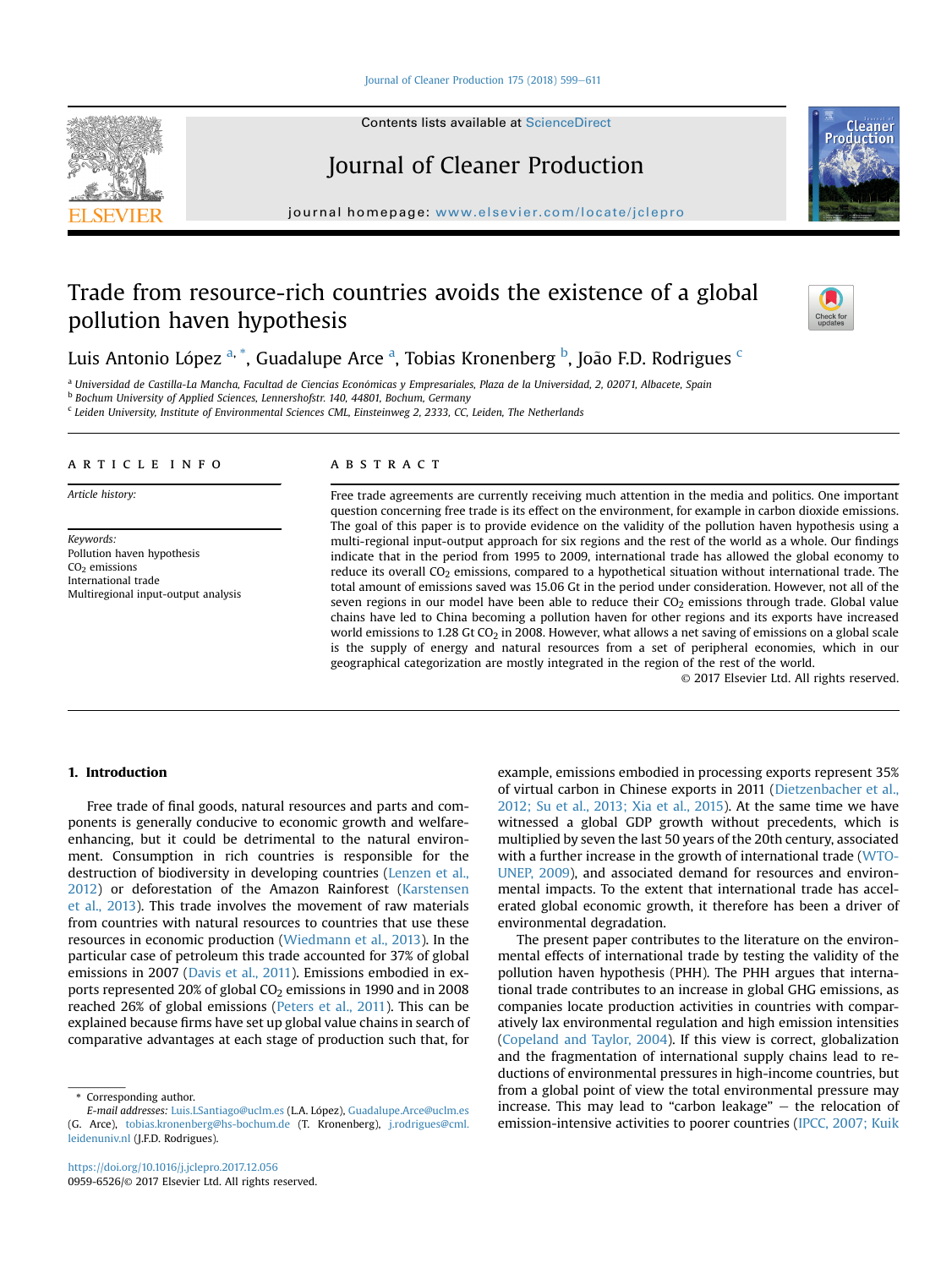# and Hofkes, 2010; Monjon and Quirion, 2011; Peters and Hertwich, 2008).

The methodology used in this paper to evaluate the PHH represents a generalization of the Balance of Avoided Emissions (BAE), which was proposed in López et al. (2013) for a bi-regional inputoutput model (BRIO), to a global multi-regional input-output (MRIO) setting. The BAE differentiates between domestic  $CO<sub>2</sub>$ emissions embodied in exports (EEX) minus the emissions avoided by imports (EAM), the  $CO<sub>2</sub>$  emissions that would have been generated domestically if the imported products had been produced domestically. We compute the  $CO<sub>2</sub>$  emissions that would have taken place in a hypothetical situation without international trade, for six regions and the rest of the world as a single region on an annual basis from 1995 to 2009, and compare them to actual emissions.

In addition to the BAE, emissions incorporated in trade, exports and imports, and the consequent emissions balance has been used to identify countries with an "emission deficit" or an "emission surplus" (Andrew and Peters, 2013; Peters et al., 2012; Su and Ang, 2011), to identify the industries which are responsible along the global production chains (Davis and Caldeira, 2010; Davis et al., 2011) and analyzed how international trade affects the equity and effectiveness of climate change mitigation policies (Böhringer et al., 2012; Kanemoto et al., 2014; Steininger et al., 2014). However, not every reduction of emissions in high-income economies is associated with carbon leakage; the reduction of domestic emissions in advanced economies may be induced by an improvement in their energy efficiency and environmental technology rather than a reduction in the production level (Jakob and Marschinski, 2013; López et al., 2013). Assessing the contribution of international trade to the development of  $CO<sub>2</sub>$  emissions requires investigating whether trade leads countries to specialize in the production of goods with higher or lower pollution intensity (Copeland and Taylor, 2004). In the first case, the PHH would be confirmed, as trade allows firms to relocate emission-intensive industries from high to low-income countries, where social and environmental legislation, standards and overall costs are lower. In the second case, raw materials and final goods trade and the growing importance of global value chains would partially compensate the negative impacts associated with economic growth.

However, the fact that the emissions balance for the world economy sum up to zero (Kanemoto et al., 2012) and net balance between two regions also has the same balance, cannot help us answer the question of whether international trade is harmful to the environment. For this purpose we compute the BAE, which allows us to evaluate how the impact on carbon emissions from trade depends on comparative emission advantages of different countries and the sectoral composition of trade (Jakob and Marschinski, 2013). A positive sign of BAE indicates that international trade would have been a pollution haven for firms and a negative sign that the specialization of international trade has allowed emissions savings.

Regarding previous studies, one branch used bi-regional models to evaluate the balance of avoided emissions: Arto et al. (2014), Dietzenbacher and Mukhopadhyay (2007), Liu et al. (2016), López et al. (2013), Peters et al. (2007), Tan et al. (2013) and Zhang (2012). Although some of them only calculate emissions avoided by a country or region (Ackerman et al., 2007; Liu et al., 2016; Peters et al., 2007), but not emissions avoided by its trading partners, therefore, does not consider the net effect of this trade on the emissions. Nevertheless, the papers based on bi-regional models are adequate when we want to measure the impact of international trade between two regions, because they consider only emissions or any factor content between two countries but do not take into account the origin of imports and could be using more polluting

#### suppliers (Ackerman et al., 2007).

The MRIO approach avoids the double counting of intermediate inputs and facilitates the appropriate identification of the factor content in international trade, e.g. value added,  $CO<sub>2</sub>$  emissions or soil (Johnson and Noguera, 2012; Trefler and Zhu, 2010) and assess the potential emissions leakage driven by international trade, which in a bi-regional model would be underestimated (Kanemoto et al., 2012; Turner et al., 2007). Some papers that have used a global MRIO output model to calculate the BAE are Chen and Chen (2011), representing the world in three regions; Zhang et al. (2014) for trade between Chinese regions, or Zhang et al. (2017) covering 40 countries and the region of rest of the world and distinguishing between the trade of final and intermediate goods. In Strømman et al. (2009), a world trade model with bilateral trade (WTMBT) is applied to evaluate if a shifting trade pattern means a reduction of global carbon emissions, which has the advantage of that the use of factors in each region does not exceed the region's factor endowments.

Other authors have used the concept of pollution in terms of trade (PTT within a global MRIO), the ratio of the average pollution content per dollar of value added, to evaluate if a country pays more environmental cost to obtain identical economic gains (Duan and Jiang, 2017; Grether and Mathys, 2013). This measure, in contrast to BAE, gives us a relative and not absolute view of the total emissions generated by international trade. Another significant branch in the literature is the use of econometric approximations to test the PHH; so far no conclusive evidence has been found (Antweiler et al., 2001; He, 2006; Javorcik and Wei, 2004). The main contribution of input-output analysis, compared to the econometric literature, methodology in this field is the ability to assess virtual carbon in trade, direct and indirect, taking into account the importance of linkage effects in a world where the indirect emissions (López et al., 2013) and trade of non-energy-intensive goods are the most important part of the growth in emissions embodied in international trade (Peters et al., 2011).

This paper is organized as follows: In section 2 we develop the methodology of the BAE and we comment on the databases that we used. Section 3 presents the main results and discusses them. Finally, in section 4 we conclude.

## 2. Methodology

### 2.1. Virtual carbon and embodied factor content

Let the world economy be described by a set of  $n_R$  world regions (countries or aggregates thereof), each in turn described by  $n_P$  industries (each producing a homogeneous good or service), and the flows occurring between them, primary production factors and final demand categories. That is, if  $n_Z = n_R * n_P$  let *Z* be the  $n_Z * n_Z$ matrix of inter-industry transactions, Y be  $n_Z * n_R$  matrix of final consumption whose i-th column is the final demand of region i, let x be the  $n<sub>Z</sub>$  column vector of total output and let V be the  $n<sub>R</sub> * n<sub>Z</sub>$ matrix of primary inputs whose i-th row are the primary inputs of region *i*. Furthermore, let **r** be the  $n<sub>Z</sub>$  row vector with GHG emissions (or some other primary factor) of every industry.

If *i* is a column vector of ones and ' denotes transpose the constraints of industry inputs and outputs reads:

$$
x = Zi + Yi = Z'i + V'i \tag{1}
$$

According to the environmentally-extended Leontief quantity (backward demand-driven) model (Miller and Blair, 2009) the vector of upstream GHG emissions associated with consumption vector y which take place in every industry is  $\mathbf u$  given by: